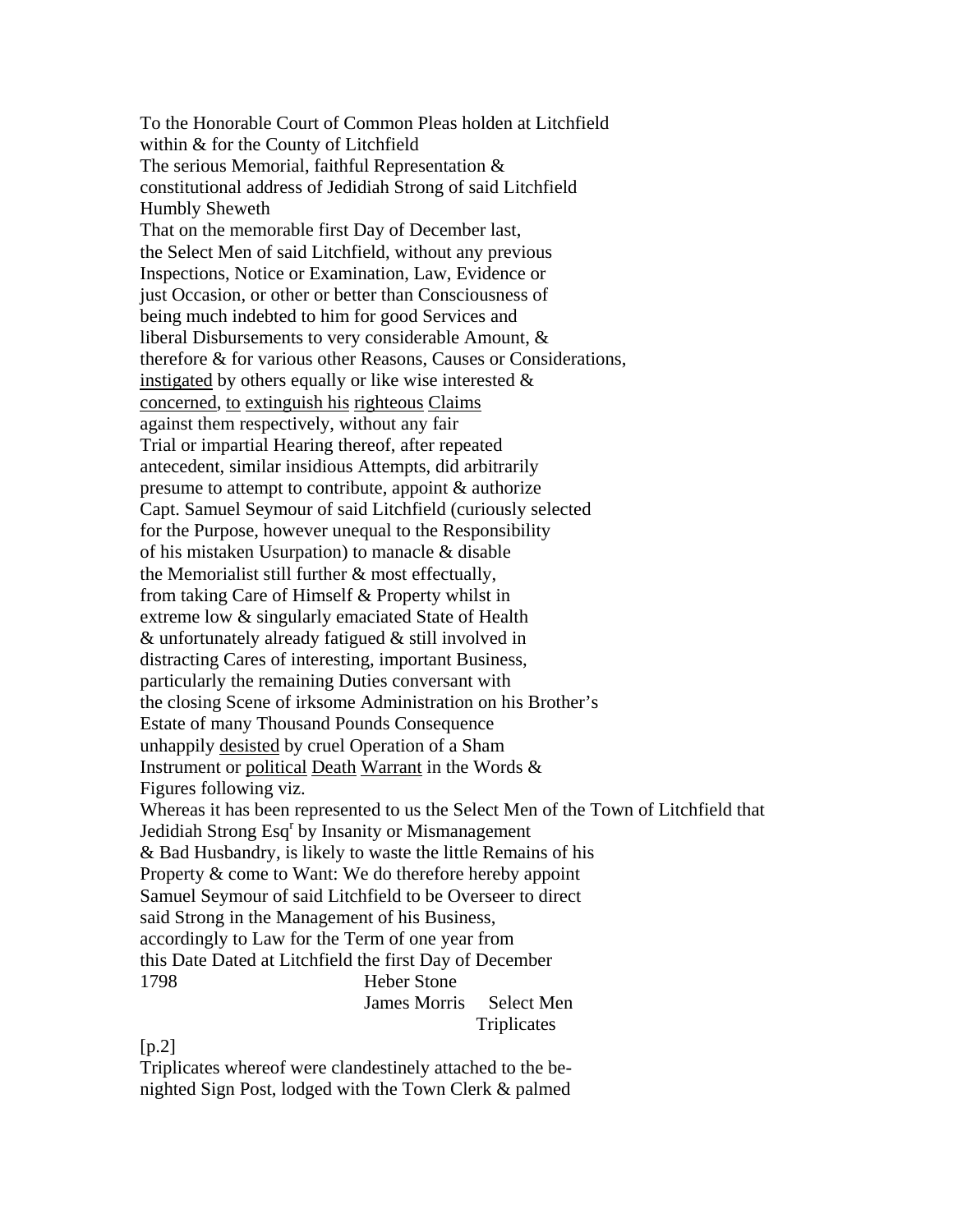upon the Memorialization on the  $4<sup>th</sup>$  of said December accompanied with an ill chosen imperious, gambling, intemperate, indomable, profligate Ruffian & obnoxious Brood of mercenary, vindictive & malign Interlopers, tyrannically thrust in upon the dejected Memorialist & intercept his favorite Progress in Business & Convalescence imbitter every Enjoyment & mar every Delight in Life, not only through unpardonable Neglect & indirect Negation of other Assistance, but actual Exposition to every Description of needless Expense, wanton Havock, concerted Spoliation & determinate Ruin of his Interest, Health, Character Peace, comfort & Happiness, till gradually reduced to utmost extreme Experiment or Effects of Sufferings & intolerable Want of Necessaries as well as Comfort of Life And though he has ever since, apparently remained incorrigible & even at utmost Remove from any visible Signs or discernable Symptoms or Indications of Reformation, however patiently enduring Persecution on Principle as usual, yet neither said Samuel nor his Constituents, Employers or Promptors or others, have attempted further Persecution of the Law respecting him or his Estate (whereof he had a very considerable Amount in Possessions & Reversion Exclusive his Deposit on the Town Treasury as aforesaid) otherwise than by (worse than in Total Neglect) violent Invasion & direct or indirect Devastation & profuse Waste, in a shocking Series of veriable Instances, to enormous Amount in the Aggregate & inexpressible Disadvantage All which he has hitherto, or to this hopeful Day, endured with unparrallelled Patience till irresistable Conviction of obligatory self Preservation compels this dutiful Mode of constitutional Application for immediate Redress of intolerable Grievances, by present Relief & reasonable Provision for future probationary Subsistence, Comfort & usefulness to Himself & others, Connections or otherwise in chearful Obedience to the indispensible Requisitions of the sixth Command of the Decalogue dictating & originating most sincerely A Humble, importunate Request That whereas the Group or Hordes of insidious Aggressors combined against a disarmed, defenceless Prisoner (conscious of no  $\lambda$ <sup>other</sup> Provocation (or worse) than a busy Life interspersed with various Scenes or Series of distinguished good Services  $[p.3]$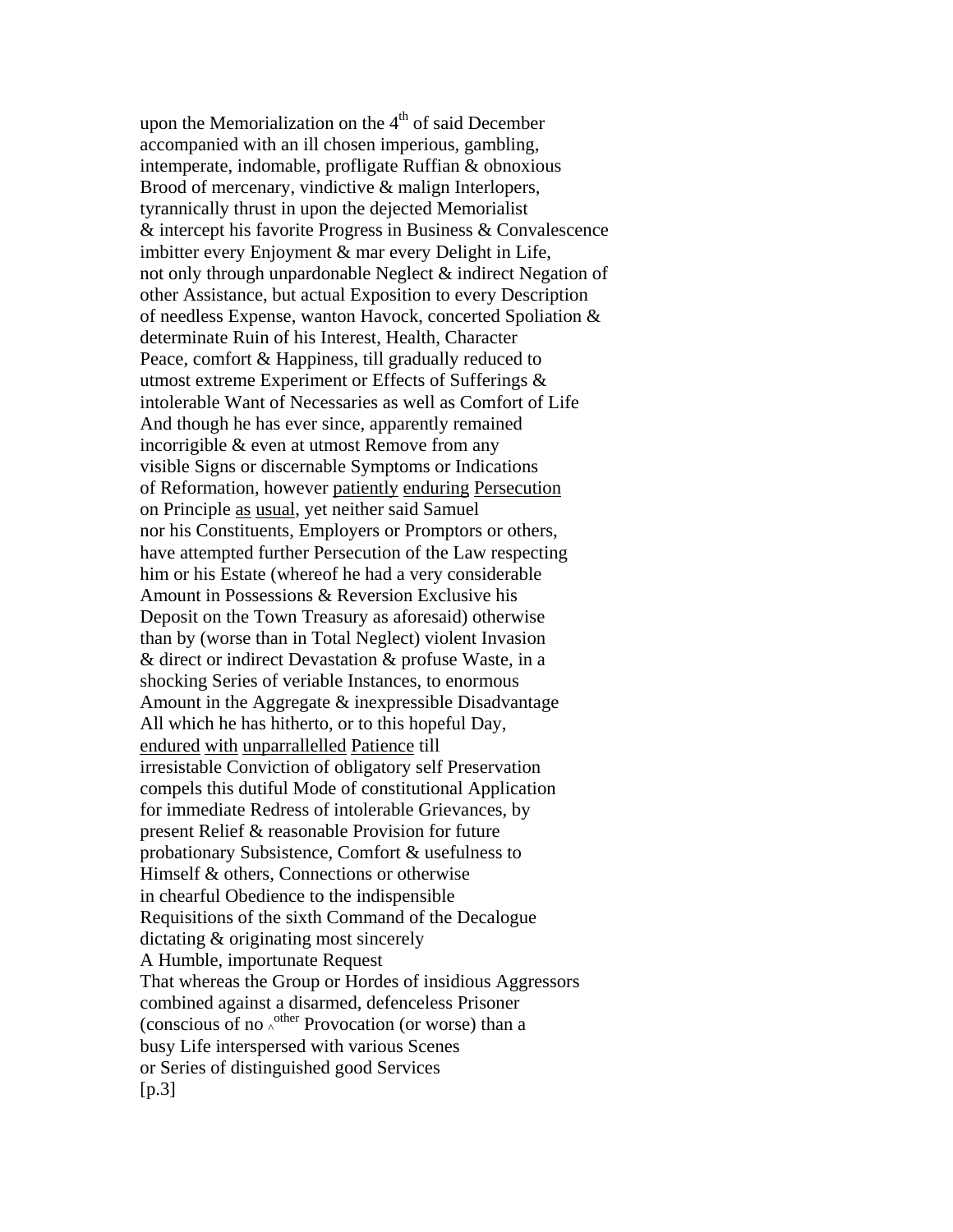& eminent utility, with irreprehensible Fidelity & alas <sup>attended & followed</sup> accompanied with too much Success\_ involving consequential, enviable Influence & Respectability and proportionate Persecution ) have so effectually squandered, entangled or embarrassed his patrimonial Estate and depreciated his Health & Abilities, that he cannot now help Himself, at least with that Promptitude Magnanimity, Perseverance & Decision which the Exigency of his peculiar Situation & Circumstances, his Sufferings & Prospects & especially the Justice of his singular Cause requires, that your Honors will supersede or relieve the said Samuel as Overseer by substituting some more impartial & therefore less exceptionable Nonresident, personally capable, qualified & disposed, (instead of yielding to combined Exertions to inodiate, thwart, perplex, subjugate  $\&$ ruin him and involve, prejudice & pervert his Connections, Interest & every sublunary Dependence) to espouse, pursue & defend his Cause & Emolument with occasional Propriety & undaunted to Fidelity-To shield him from further [?sions torn] of any implacable juncto or individual, sworn antagonist, pursuant the dutiful Track of seasonable suitable Retribution in some most notorious Instances of Wrongs & Injuries – Or otherwise grant expedient Relief Your Honors respectful Memorialist seriously contemplating his forlorn situation, ruminating on the obvious & occult Causes or ostensible & real Instruments of it in & through Extremes of human or inhuman Vicissitude, & thereupon viewing Himself as strangely arrived to a suitable Stage of Life to choose a Guardian, begs Leave to nominate Nehemiah Strong Esquire of New Milford, late Professor &c former Preceptor & Triennial Tutor of the Memorialist And ever since Commencement of that Collegiate Acquaintance & correspondent Relation, regarded as most respectable, confidential Patron & otherwise esteemed singularly qualified & calculated as a Christian Philosopher to take the domestic Helm & memorate, reform  $\mathcal{R}_{\mathcal{L}}$ 

## $[p.4]$

retrieve the unfortunate Memorialist, his deplorable Condition & circumstance & all interesting